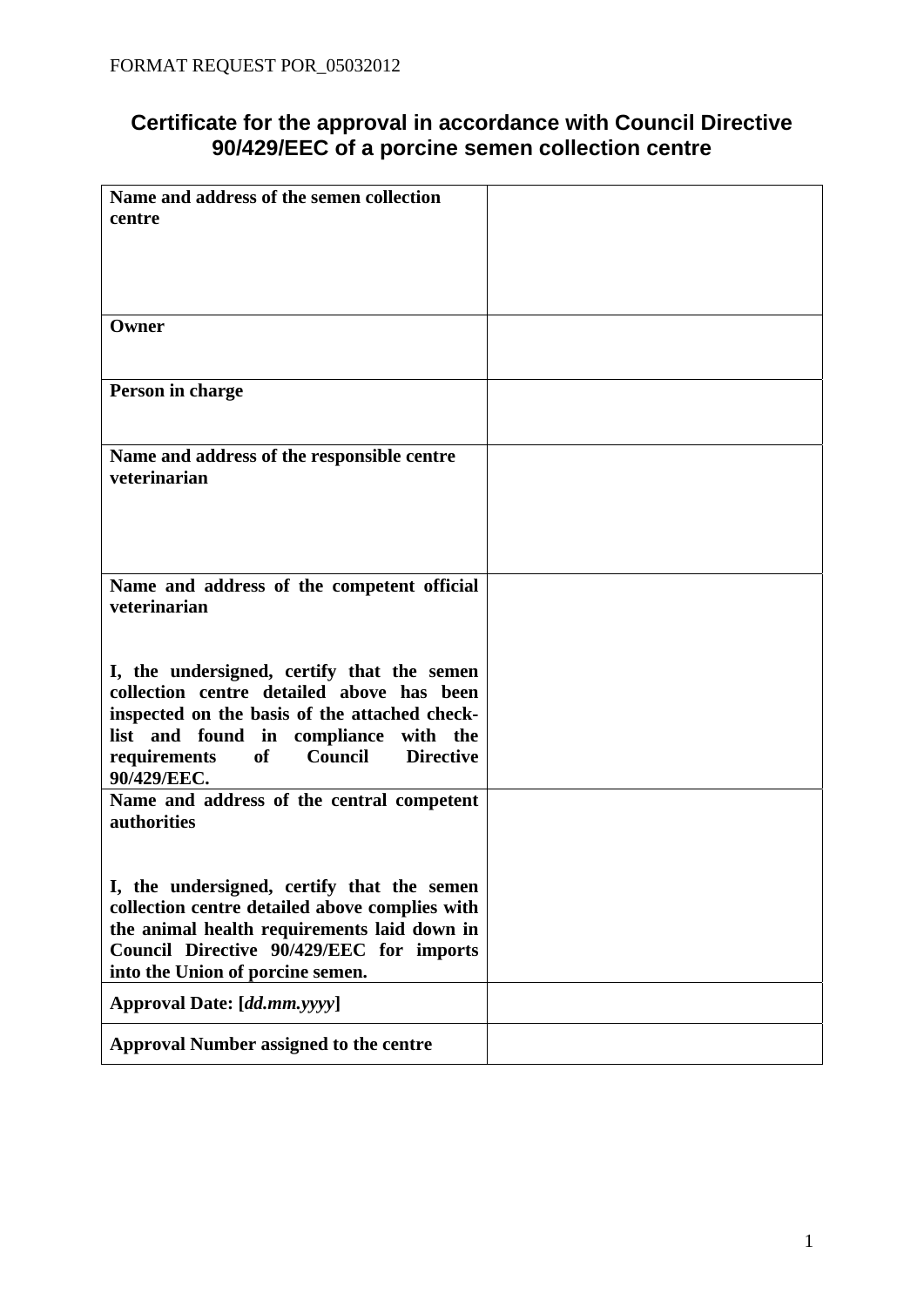| Questionnaire for the approval of porcine semen collection centres |                                                                             |                                                                                                                                                                                           |           |
|--------------------------------------------------------------------|-----------------------------------------------------------------------------|-------------------------------------------------------------------------------------------------------------------------------------------------------------------------------------------|-----------|
| <b>Number</b>                                                      | <b>Reference</b>                                                            | <b>Question</b>                                                                                                                                                                           | $Y = Yes$ |
|                                                                    |                                                                             |                                                                                                                                                                                           | $N = No$  |
|                                                                    | 1. General criteria                                                         |                                                                                                                                                                                           |           |
| 1.1.                                                               | 90/429/EEC Council Directive<br>Article 8 Paragraph 1                       | Is the country listed in Annex I to Commission<br>Implementing Decision 2012/137/EU                                                                                                       |           |
| 1.2.                                                               | 90/429/EEC Council Directive<br>Articles 14 and 15<br>(equivalent measures) | Are the checks at origin carried out equivalent to the<br>requirements laid down in Article 3 of Directive<br>90/425/EEC                                                                  |           |
| 1.3.                                                               | 90/429/EEC Council Directive<br>Article 15                                  | Are the rules on disease notification established in<br>Directives 90/425/EEC applied                                                                                                     |           |
| 1.4.                                                               | 90/429/EEC Council Directive<br>Article 10                                  | Is a model animal health certificate available for imports<br>into the EU of porcine semen from the country of<br>dispatch<br>(Commission<br>Implementing<br>Decision<br>2012/137/EU)     |           |
| 1.5.                                                               | 90/429/EEC Council Directive<br>Article 11                                  | Are arrangements in place to pre-notify the arrival of a<br>consignment at an approved border inspection post for<br>the checks required in accordance with Council<br>Directive 97/78/EC |           |
|                                                                    | 2. Technical conditions to be applied for semen collection centres          |                                                                                                                                                                                           |           |
| 2.1.                                                               | 90/429/EEC Council Directive<br>Annex A Chapter I<br>Paragraph 1            | Is the centre placed under the supervision of a centre<br>veterinarian                                                                                                                    |           |
| 2.2.                                                               | 90/429/EEC Council Directive<br>Annex A Chapter I<br>Paragraph 2 (a)        | Has the centre animal housing including facilities for<br>isolation of animals which have failed tests described in<br>points 4.10. - 4.15., or which show clinical signs of<br>disease   |           |
| 2.3.                                                               | 90/429/EEC Council Directive<br>Annex A Chapter I<br>Paragraph 2 (b)        | Has the centre semen collection facilities including a<br>separate room for the cleaning, disinfection and<br>sterilisation equipment                                                     |           |
| 2.4.                                                               | 90/429/EEC Council Directive<br>Annex A Chapter I<br>Paragraph 2 (c)        | Has the centre a semen processing room                                                                                                                                                    |           |
| 2.5.                                                               | 90/429/EEC Council Directive<br>Annex A Chapter I<br>Paragraph 2 (d)        | Has the centre a semen storage room                                                                                                                                                       |           |
| 2.6.                                                               | 90/429/EEC Council Directive<br>Annex A Chapter I<br>Paragraph 3            | Is the centre so constructed that contact with livestock<br>outside is prevented                                                                                                          |           |
| 2.7.                                                               | 90/429/EEC Council Directive<br>Annex A Chapter I<br>Paragraph 4            | Is the centre so constructed that animal housing and<br>semen collection, processing and storage facilities can<br>be readily cleaned and disinfected                                     |           |
| 2.8.                                                               | 90/429/EEC Council Directive<br>Annex A Chapter I<br>Paragraph 5            | Is the centre so design that the animal accommodation is<br>physically separated from the semen processing room<br>and both are separated from the semen storage room                     |           |
| 3. Health conditions to be applied to a semen collection centre    |                                                                             |                                                                                                                                                                                           |           |
| 3.1.                                                               | 90/429/EEC Council Directive<br>Annex A Chapter II<br>Paragraph 1           | Are only animals of the species whose semen is to be<br>collected kept on the centre                                                                                                      |           |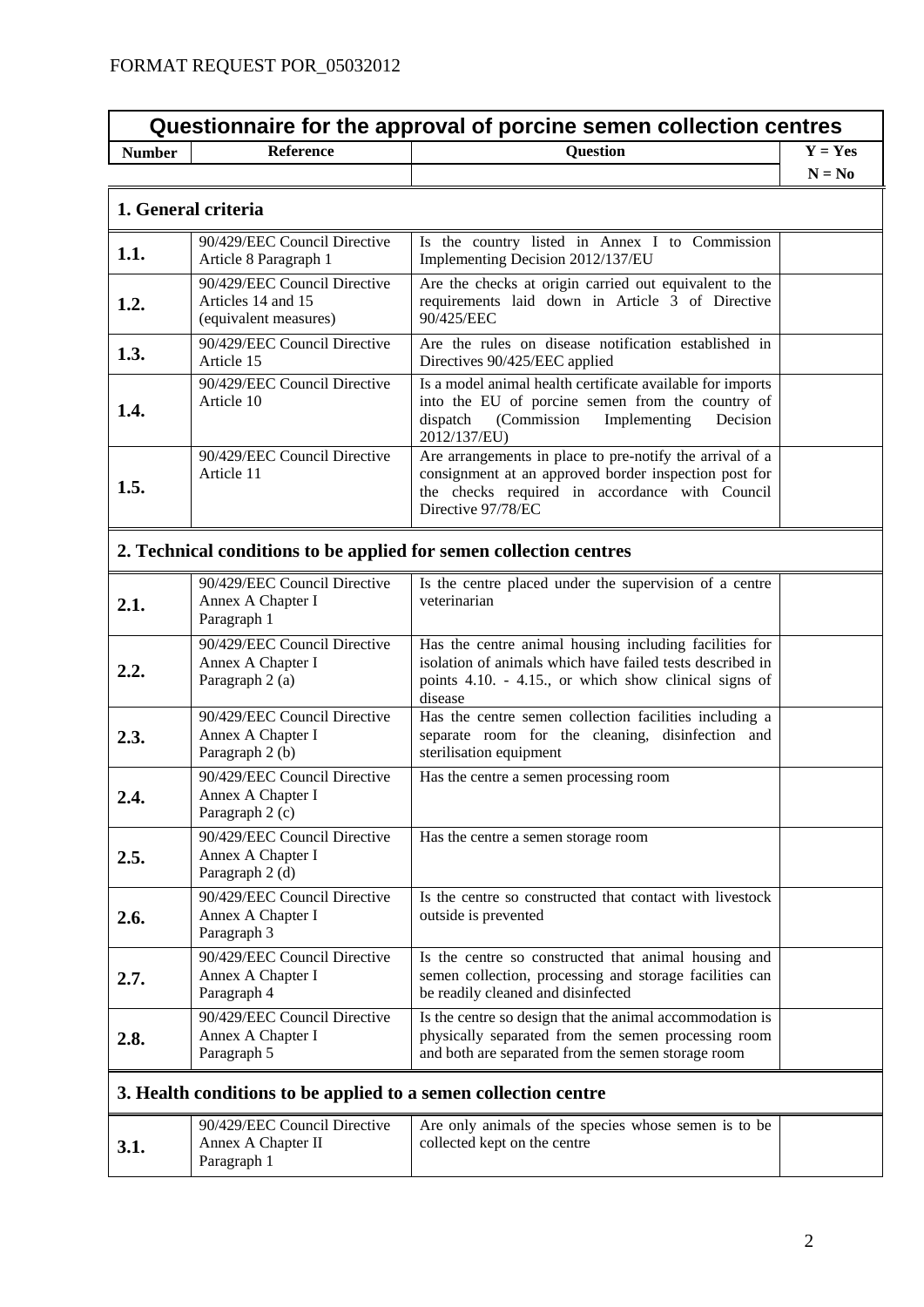| Questionnaire for the approval of porcine semen collection centres |                                                                       |                                                                                                                                                                                                               |           |
|--------------------------------------------------------------------|-----------------------------------------------------------------------|---------------------------------------------------------------------------------------------------------------------------------------------------------------------------------------------------------------|-----------|
| <b>Number</b>                                                      | <b>Reference</b>                                                      | <b>Question</b>                                                                                                                                                                                               | $Y = Yes$ |
|                                                                    |                                                                       |                                                                                                                                                                                                               | $N = No$  |
| 3.2.                                                               | 90/429/EEC Council Directive<br>Annex A Chapter II<br>Paragraph 2     | Are records kept on the centre which show the breed,<br>date of birth and identification of each animal present in<br>the centre, all checks for diseases and all vaccinations<br>carried out for each animal |           |
| 3.3.                                                               | 90/429/EEC Council Directive<br>Annex A Chapter II<br>Paragraph 3     | Is the centre inspected at least twice a year by an official<br>veterinarian                                                                                                                                  |           |
| 3.4.1                                                              | 90/429/EEC Council Directive                                          | Is banned the entry of unauthorised persons                                                                                                                                                                   |           |
| 3.4.2                                                              | Annex A Chapter II<br>Paragraph 4                                     | Is the movement of persons registered                                                                                                                                                                         |           |
| 3.5.                                                               | 90/429/EEC Council Directive<br>Annex A Chapter II<br>Paragraph 5     | Has the staff received suitable training in disinfection<br>procedures and hygiene techniques relevant to the<br>control of the spread of disease                                                             |           |
| 3.6.                                                               | 90/429/EEC Council Directive<br>Annex A Chapter II<br>Paragraph 6 (a) | Is only the semen collected at an approved centre<br>processed and stored without coming with contact with<br>any other consignments of semen                                                                 |           |
| 3.7.                                                               | 90/429/EEC Council Directive<br>Annex A Chapter II<br>Paragraph 6 (b) | Do collection, processing and storage of semen take<br>place only on the premises set aside for the purpose and<br>under conditions of the strictest hygiene                                                  |           |
| 3.8.1.                                                             | 90/429/EEC Council Directive<br>Annex A Chapter II<br>Paragraph 6 (c) | Are all implements coming into contact with the semen<br>or the donor animal during collection and processing<br>properly disinfected or sterilised prior to use                                              |           |
| 3.8.2.                                                             |                                                                       | If no, are only single-use utensils used which are<br>discarded after use                                                                                                                                     |           |
| 3.9.1                                                              | 90/429/EEC Council Directive<br>Annex A Chapter II<br>Paragraph 6 (d) | Do products of animal origin used in the processing of<br>the semen including additives or a diluent present<br>animal health risk to either the animals kept in the<br>centre or other livestock or poultry  |           |
| 3.9.2                                                              |                                                                       | Have products of animal origin used in the processing<br>of the semen including a diluent or additives undergone<br>prior use treatment to preclude animal health risk                                        |           |
| 3.10.                                                              | 90/429/EEC Council Directive<br>Annex C Paragraph 2                   | Are antibiotics added to the diluent or semen                                                                                                                                                                 |           |
| 3.11.1                                                             | 90/429/EEC Council Directive<br>Annex A Chapter II<br>Paragraph 6 (e) | Are storage containers and transport containers either<br>disinfected<br>sterilised<br>properly<br><b>or</b><br>before<br>the<br>commencement of each filling operation                                       |           |
| 3.11.2.                                                            |                                                                       | If no, are only single-use containers used that are<br>discarded after use                                                                                                                                    |           |
| 3.12.                                                              | 90/429/EEC Council Directive<br>Annex A Chapter II<br>Paragraph 6 (f) | Had cryogenic agents been used previously for other<br>products of animal origin                                                                                                                              |           |
| 3.13.                                                              | 90/429/EEC Council Directive<br>Annex A Chapter II<br>Paragraph 6 (g) | Is each individual dose of semen clearly marked and<br>showing data as follows:                                                                                                                               |           |
| 3.13.1.                                                            |                                                                       | date of collection<br>$\bullet$                                                                                                                                                                               |           |
| 3.13.2.                                                            | 90/429/EEC Council Directive                                          | the breed<br>$\bullet$                                                                                                                                                                                        |           |
| 3.13.3.                                                            | Annex A Chapter II                                                    | the identification of the donor animal<br>$\bullet$                                                                                                                                                           |           |
| 3.13.4.                                                            | Paragraph 6 (g)                                                       | the approval number of the semen collection centre<br>$\bullet$                                                                                                                                               |           |
| 3.13.5.                                                            |                                                                       | name of country of origin<br>$\bullet$                                                                                                                                                                        |           |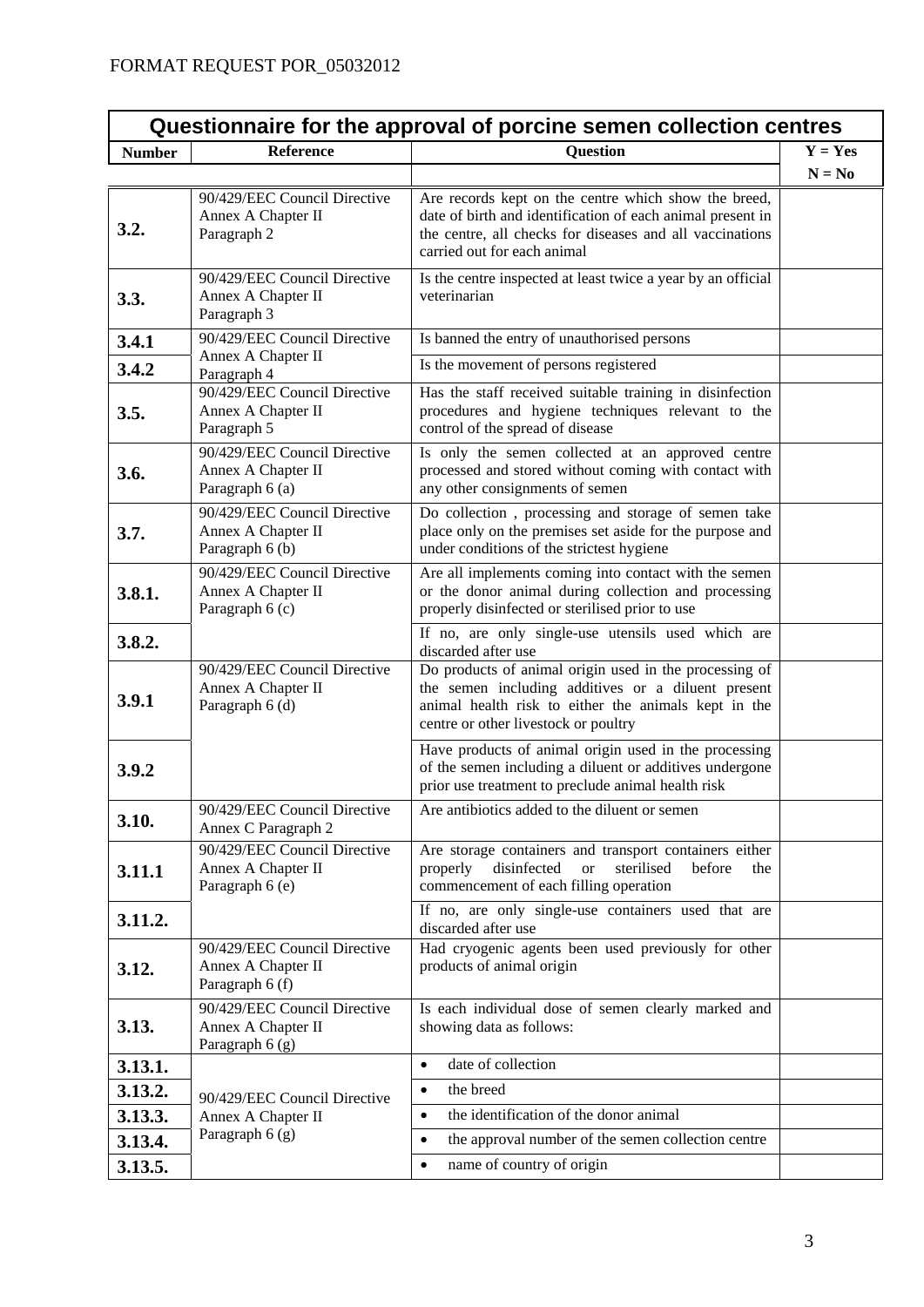| Questionnaire for the approval of porcine semen collection centres |                                                                  |                                                                                                                                                                                                                                                                                                                                                                       |           |
|--------------------------------------------------------------------|------------------------------------------------------------------|-----------------------------------------------------------------------------------------------------------------------------------------------------------------------------------------------------------------------------------------------------------------------------------------------------------------------------------------------------------------------|-----------|
| <b>Number</b>                                                      | <b>Reference</b>                                                 | <b>Question</b>                                                                                                                                                                                                                                                                                                                                                       | $Y = Yes$ |
|                                                                    |                                                                  |                                                                                                                                                                                                                                                                                                                                                                       | $N = No$  |
| 3.14.1.                                                            | 90/429/EEC Council Directive<br>Annex C Point $(3)$ (a)          | Is semen stored as laid down in point 2(d) of Chapter I<br>and point $6(a)$ , (b), (e) and (f) of Chapter II of Annex A<br>to Directive 90//429/EEC                                                                                                                                                                                                                   |           |
| 3.14.2.                                                            | 90/429/EEC Council Directive<br>Annex C Point $(3)$ (b)          | Are containers for the transport of semen to the country<br>of destination properly cleaned and disinfected or<br>sterilised before use                                                                                                                                                                                                                               |           |
|                                                                    |                                                                  | 4. Health conditions to be applied to boars in a semen collection centre                                                                                                                                                                                                                                                                                              |           |
| 4.1.                                                               |                                                                  | Number of boars in the centre:                                                                                                                                                                                                                                                                                                                                        |           |
| 4.2.                                                               | 90/429/EEC Council Directive<br>Annex B Chapter I Point 4        | Did the boars show any clinical sign of disease on the<br>day of admission                                                                                                                                                                                                                                                                                            |           |
| 4.3.                                                               | 90/429/EEC Council Directive<br>Annex C Point 1 (a)              | Did the boars show any clinical sign of disease on the<br>day the semen was collected                                                                                                                                                                                                                                                                                 |           |
| 4.4.                                                               | 90/429/EEC Council Directive<br>Annex C Point 1 (b)              | Were the boars vaccinated against foot-and-mouth<br>disease                                                                                                                                                                                                                                                                                                           |           |
| 4.5.                                                               | 90/429/EEC Council Directive<br>Annex C Point 1 (d)              | Are the boars allowed to serve naturally                                                                                                                                                                                                                                                                                                                              |           |
| 4.6.                                                               | 90/429/EEC Council Directive<br>Annex C Point 1 (e)              | Are the boars kept in semen collection centre which is<br>not situated in the restricted area defined under Union or<br>national legislation due to the emergence of an<br>infectious or contagious disease in domestic pigs,<br>including foot-and-mouth disease, swine vesicular<br>disease, vesicular stomatitis, classical swine fever and<br>African swine fever |           |
| 4.7.                                                               | 90/429/EEC Council Directive<br>Annex C Point 1 (f)              | Are the boars kept in semen collection centres in which<br>no clinical, serological, virological or pathological<br>evidence of Aujeszky's disease has been detected in<br>during the 30 day period immediately prior to collection                                                                                                                                   |           |
| 4.8.                                                               | 90/429/EEC Council Directive<br>Annex B Chapter I<br>Point 1.1   | Have the boars been subjected to a period of quarantine<br>of at least 30 days in accommodation specifically<br>approved for the purpose by the competent authority,<br>and where only animals having at least the same health<br>status are present (quarantine accommodation)                                                                                       |           |
| 4.9.                                                               | 90/429/EEC Council Directive<br>Annex B Chapter I<br>Point 1.2.1 | Prior to their entering the quarantine accommodation<br>described in point 4.8. have the boars been chosen from<br>herds or holdings:                                                                                                                                                                                                                                 |           |
| 4.9.1.                                                             |                                                                  | which are free of brucellosis in accordance with<br>$\bullet$<br>Terrestrial Animal Health Code of the World<br>Organisation for Animal Health (OIE)                                                                                                                                                                                                                  |           |
| 4.9.2.                                                             |                                                                  | in which no animal vaccinated against foot and-<br>$\bullet$<br>mouth disease has been present in the preceding 12<br>months                                                                                                                                                                                                                                          |           |
| 4.9.3.                                                             |                                                                  | in which no clinical, serological, virological or<br>$\bullet$<br>pathological evidence of Aujeszky's disease has<br>been detected in the preceding 12 months                                                                                                                                                                                                         |           |
| 4.9.4.                                                             |                                                                  | which are not situated in a restricted area defined<br>$\bullet$<br>under the provisions of the Union and national<br>legislation due to the emergence of an infectious or<br>contagious disease in domestic pigs, including foot-<br>and-mouth disease, swine vesicular disease,<br>vesicular stomatitis, classical swine fever and<br>African swine fever           |           |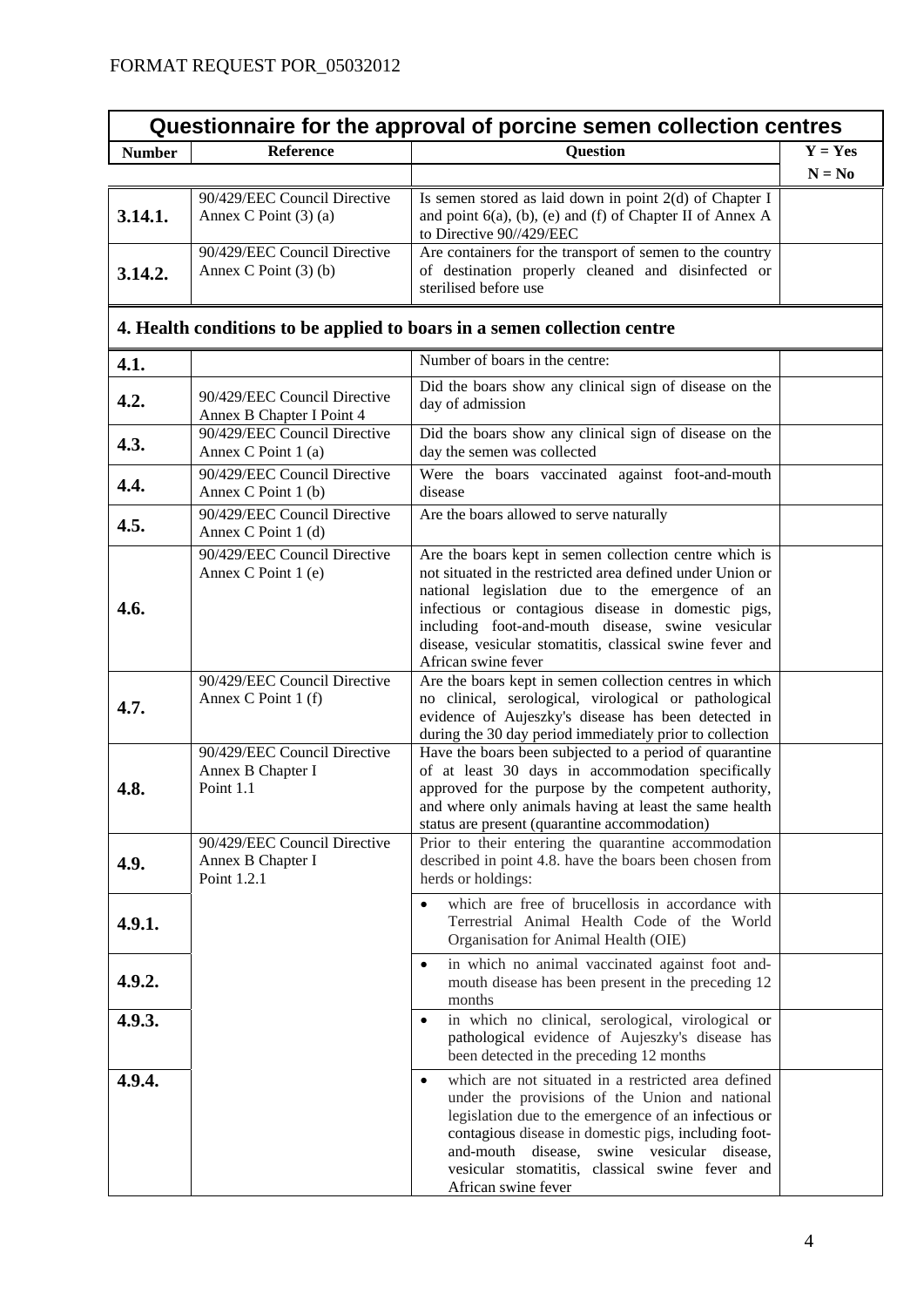| Questionnaire for the approval of porcine semen collection centres |                                                                                     |                                                                                                                                                                                                                                                                                                                                                                                                                                                                                                                                                                                        |           |
|--------------------------------------------------------------------|-------------------------------------------------------------------------------------|----------------------------------------------------------------------------------------------------------------------------------------------------------------------------------------------------------------------------------------------------------------------------------------------------------------------------------------------------------------------------------------------------------------------------------------------------------------------------------------------------------------------------------------------------------------------------------------|-----------|
| <b>Number</b>                                                      | <b>Reference</b>                                                                    | <b>Question</b>                                                                                                                                                                                                                                                                                                                                                                                                                                                                                                                                                                        | $Y = Yes$ |
|                                                                    |                                                                                     |                                                                                                                                                                                                                                                                                                                                                                                                                                                                                                                                                                                        | $N = No$  |
| 4.9.5.                                                             | 90/429/EEC Council Directive<br>Annex B Chapter I<br>Point 1.2.2                    | Have the boars been previously kept in any herd of a<br>lower status than described in points 4.9.1 - 4.9.4                                                                                                                                                                                                                                                                                                                                                                                                                                                                            |           |
| 4.10.                                                              | 90/429/EEC Council Directive<br>Annex B Chapter I<br>Point 1.3                      | Within 30 days prior to entering the quarantine<br>accommodation referred to in point 4.8. have the boars<br>been subjected to the following tests, performed in<br>accordance with standards laid down in relevant EU<br>legislation, with negative results:                                                                                                                                                                                                                                                                                                                          |           |
| 4.10.1.                                                            | 90/429/EEC Council Directive<br>Annex B Chapter I                                   | as regards brucellosis, a buffered Brucella antigen<br>test (rose Bengal test), or a cELISA or an iELISA                                                                                                                                                                                                                                                                                                                                                                                                                                                                               |           |
| 4.10.2.                                                            | Point $1.3(a)$ and $(b)$                                                            | as regards Aujeszky's disease<br>$\bullet$<br>(i) in the case of non-vaccinated pigs, an ELISA<br>detecting antibodies to the whole<br>for<br>Aujeszky's disease virus or to its glycoprotein<br>B (ADV-gB) or glycoprotein D (ADV-gD) or a<br>serum neutralisation test                                                                                                                                                                                                                                                                                                               |           |
| 4.10.3.                                                            |                                                                                     | (ii) in the case of pigs vaccinated with a G1 deleted<br>vaccine, an ELISA for detecting antibodies to<br>Aujeszky's disease virus glycoprotein E (ADV-<br>gE)                                                                                                                                                                                                                                                                                                                                                                                                                         |           |
| 4.11.1.1                                                           | 90/429/EEC Council Directive<br>Annex B Chapter I<br>Point $1.4(a)$                 | During the last 15 days of the period of quarantine of at<br>least 30 days specified in point 4.8., have the boars been<br>subjected with negative results to a buffered Brucella<br>antigen test (rose Bengal test), or a cELISA or an<br>iELISA in respect of brucellosis                                                                                                                                                                                                                                                                                                            |           |
| 4.11.1.2                                                           | 90/429/EEC Council Directive<br>Annex B Chapter I<br>Point 1.5                      | If not, was the protocol described in Point 1.5 of Annex<br>B(I) to Directive 90/429/EEC implemented                                                                                                                                                                                                                                                                                                                                                                                                                                                                                   |           |
| 4.11.2                                                             | 90/429/EEC Council Directive<br>Annex B Chapter I<br>Point $1.4(b)$                 | During the last 15 days of the period of quarantine of at<br>least 30 days specified in point 4.9., have the boars been<br>subjected with negative results as regards Aujeszky's<br>disease,<br>(i) in the case of non-vaccinated animals, an ELISA for<br>detecting antibodies to whole Aujeszky's disease<br>virus or its glycoprotein B (ADV-gB) or<br>glycoprotein D (ADV-gD) or a serum neutralisation<br>test:<br>(ii) in the case of animals vaccinated with a gE deleted<br>vaccine, an ELISA for detecting antibodies to<br>Aujeszky's disease virus glycoprotein E (ADV-gE). |           |
| 4.12.                                                              | 90/429/EEC Council Directive<br>Annex B Chapter I Point 2 and<br>Chapter II Point 2 | Have all the tests been carried out in a laboratory<br>approved by the competent authority                                                                                                                                                                                                                                                                                                                                                                                                                                                                                             |           |
| 4.13.                                                              | 90/429/EEC Council Directive<br>Annex B Chapter I<br>Point 3                        | Are the animals only admitted to the semen collection<br>centre with the express permission of the centre<br>veterinarian                                                                                                                                                                                                                                                                                                                                                                                                                                                              |           |
| 4.14.                                                              |                                                                                     | Are all the movements of animals, entering and exiting<br>the semen collection centre, recorded                                                                                                                                                                                                                                                                                                                                                                                                                                                                                        |           |
| 4.15.                                                              | 90/429/EEC Council Directive<br>Annex B Chapter II<br>Point 1, first indent         | Are all animals kept at semen collection centre subject<br>to the following compulsory routine tests with negative<br>results:                                                                                                                                                                                                                                                                                                                                                                                                                                                         |           |
| 4.15.1.                                                            | 90/429/EEC Council Directive<br>Annex B Chapter II<br>Point $1.1$ (a)               | as regards brucellosis, a buffered Brucella antigen<br>$\bullet$<br>test (rose Bengal test), or a cELISA or an iELISA                                                                                                                                                                                                                                                                                                                                                                                                                                                                  |           |